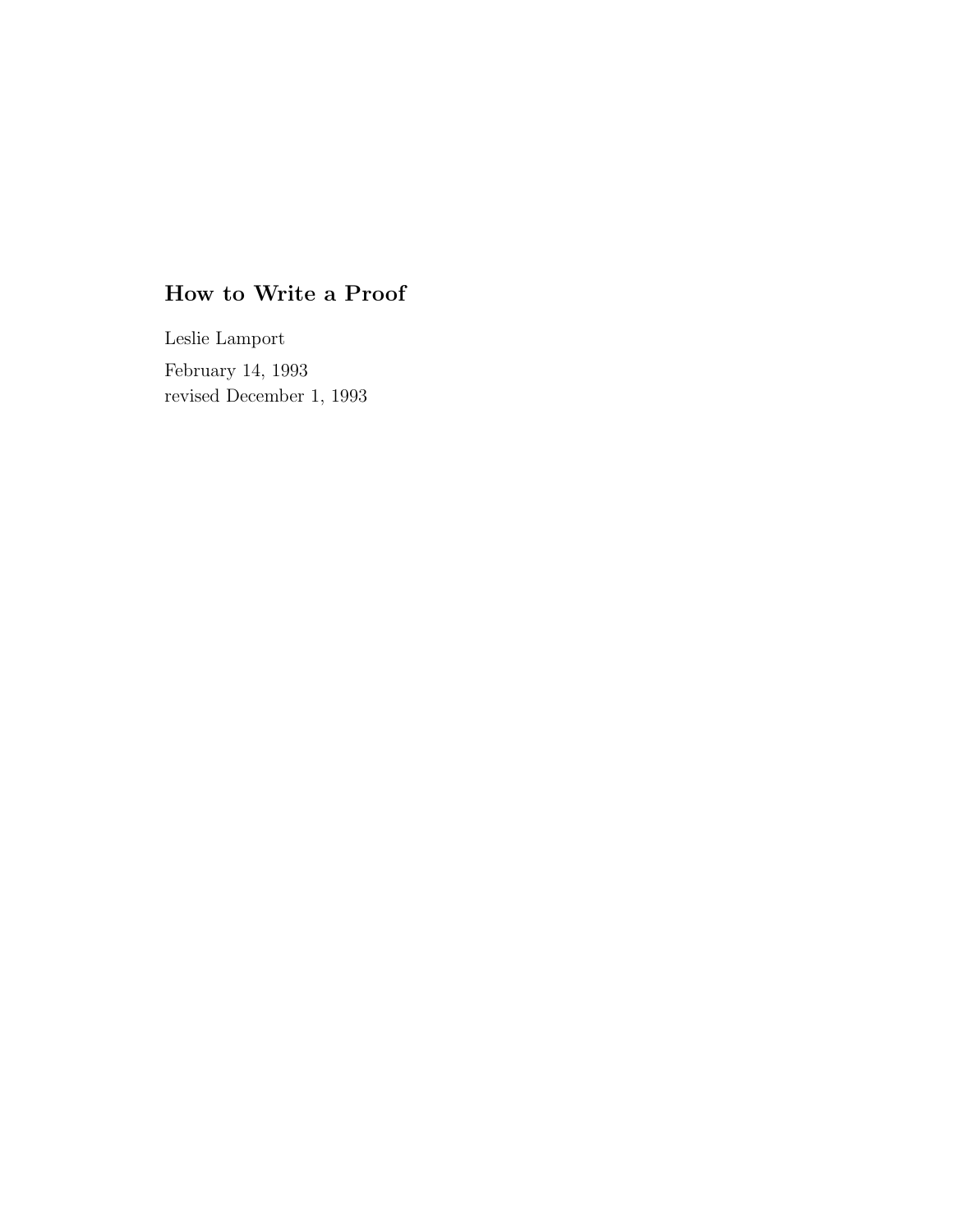#### c Digital Equipment Corporation 1993

This work may not be copied or reproduced in whole or in part for any commercial purpose. Permission to copy in whole or in part without payment of fee is granted for nonprofit educational and research purposes provided that all such whole or partial copies include the following: a notice that such copying is by permission of the Systems Research Center of Digital Equipment Corporation in Palo Alto, California; an acknowledgment of the authors and individual contributors to the work; and all applicable portions of the copyright notice. Copying, reproducing, or republishing for any other purpose shall require a license with payment of fee to the Systems Research Center. All rights reserved.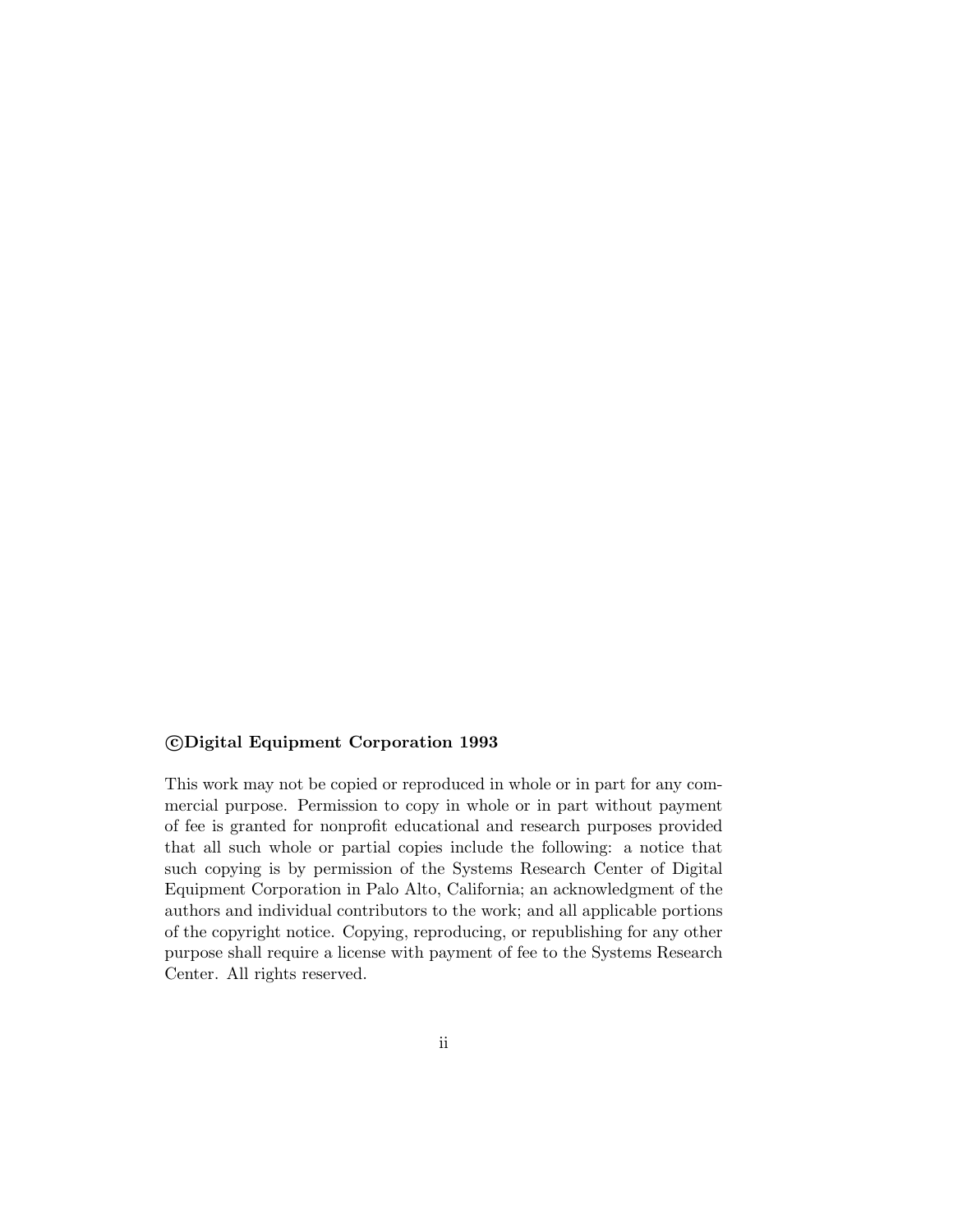### Author's Abstract

A method of writing proofs is proposed that makes it much harder to prove things that are not true. The method, based on hierarchical structuring, is simple and practical.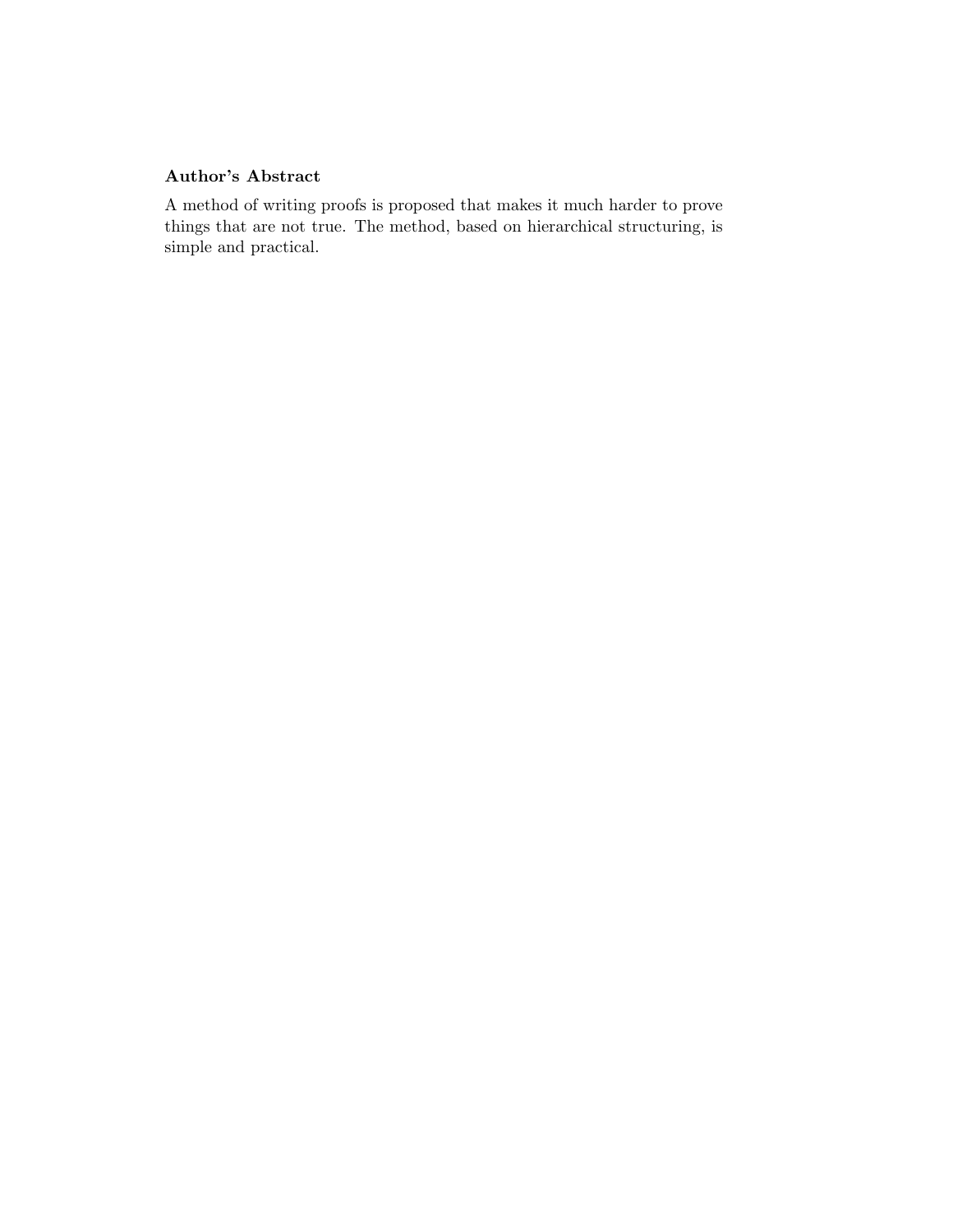# **Contents**

| 1                | <b>Mathematical Proofs</b>                                                                                           | 1                                            |
|------------------|----------------------------------------------------------------------------------------------------------------------|----------------------------------------------|
| $\bf{2}$         | An Example<br>2.1<br>2.2                                                                                             | $\bf{2}$<br>$\overline{2}$<br>$\overline{4}$ |
| 3                | <b>Further Details</b><br>A More Compact Numbering Scheme<br>3.1<br>3.2                                              | 5<br>5<br>6                                  |
| 4                | How Good Are Structured Proofs?<br>4.1<br>Writing Structured Proofs<br>4.2<br>Reading Structured Proofs<br>4.3<br>44 | 8<br>8<br>10<br>10<br>11                     |
| Acknowledgements |                                                                                                                      |                                              |
| References       |                                                                                                                      |                                              |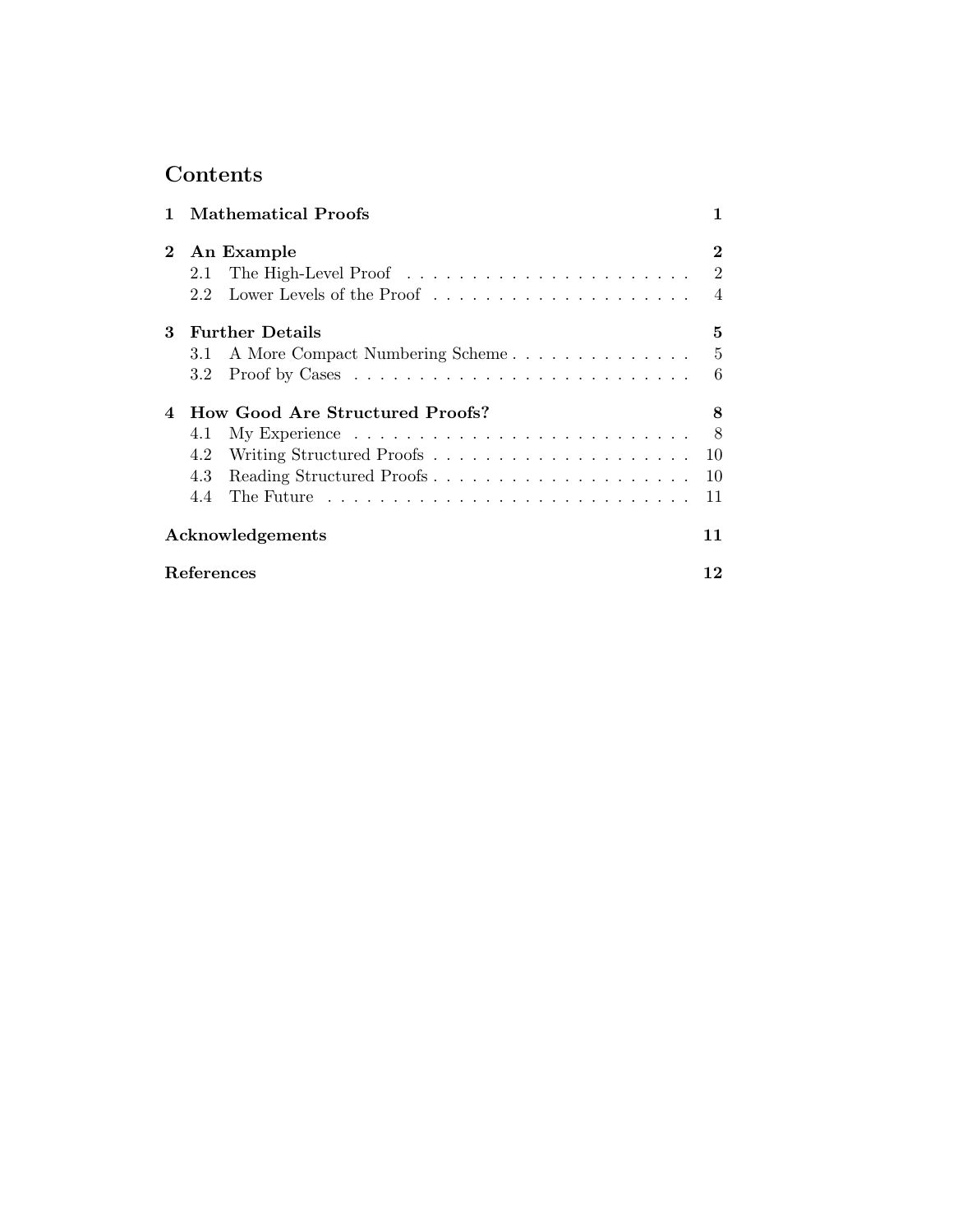## 1 Mathematical Proofs

Mathematical notation has improved over the past few centuries. In the seventeenth century, a mathematician might have written

There do not exist four positive integers, the last being greater than two, such that the sum of the first two, each raised to the power of the fourth, equals the third raised to that same power. (1)

How much easier it is to read the modern version

There do not exist positive integers x, y, z, and n, with  $n > 2$ , such that  $x^n + y^n = z^n$ . (2)

Yet, the structure of mathematical proofs has not changed in 300 years. The proofs in Newton's *Principia* differ in style from those of a modern textbook only by being written in Latin. Proofs are still written like essays, in a stilted form of ordinary prose.

Formulas written in prose, like (1), are hard to understand and hard to get right. Proofs written in prose are also hard to understand and hard to get right. Anecdotal evidence suggests that as many as a third of all papers published in mathematical journals contain mistakes—not just minor errors, but incorrect theorems and proofs.

Statement (2) is easier to read than statement (1) for two reasons: variables are given names, and formulas are written in a more structured fashion. The benefits of using names is obvious. The benefit of structure is less obvious; we are so used to formulas like  $x^n + y^n = z^n$  that we tend to take their structure for granted, and to think they are easy to read just because they are short. Although the brevity of the formula helps, it is primarily its structure that makes it easier to understand than a prose version. The expression

 $x$  raised to the power  $n$ plus y raised to the power n equals z raised to the power n

is quite long, but it is easy to read because of its structure.

The same principles that make formulas easier to understand can make proofs easier to understand: proof steps should be referred to by name, and the structure of the proof should be manifest.

The proof style I advocate is a refinement of one, called natural deduction, that has been used by some logicians for almost a century. Natural deduction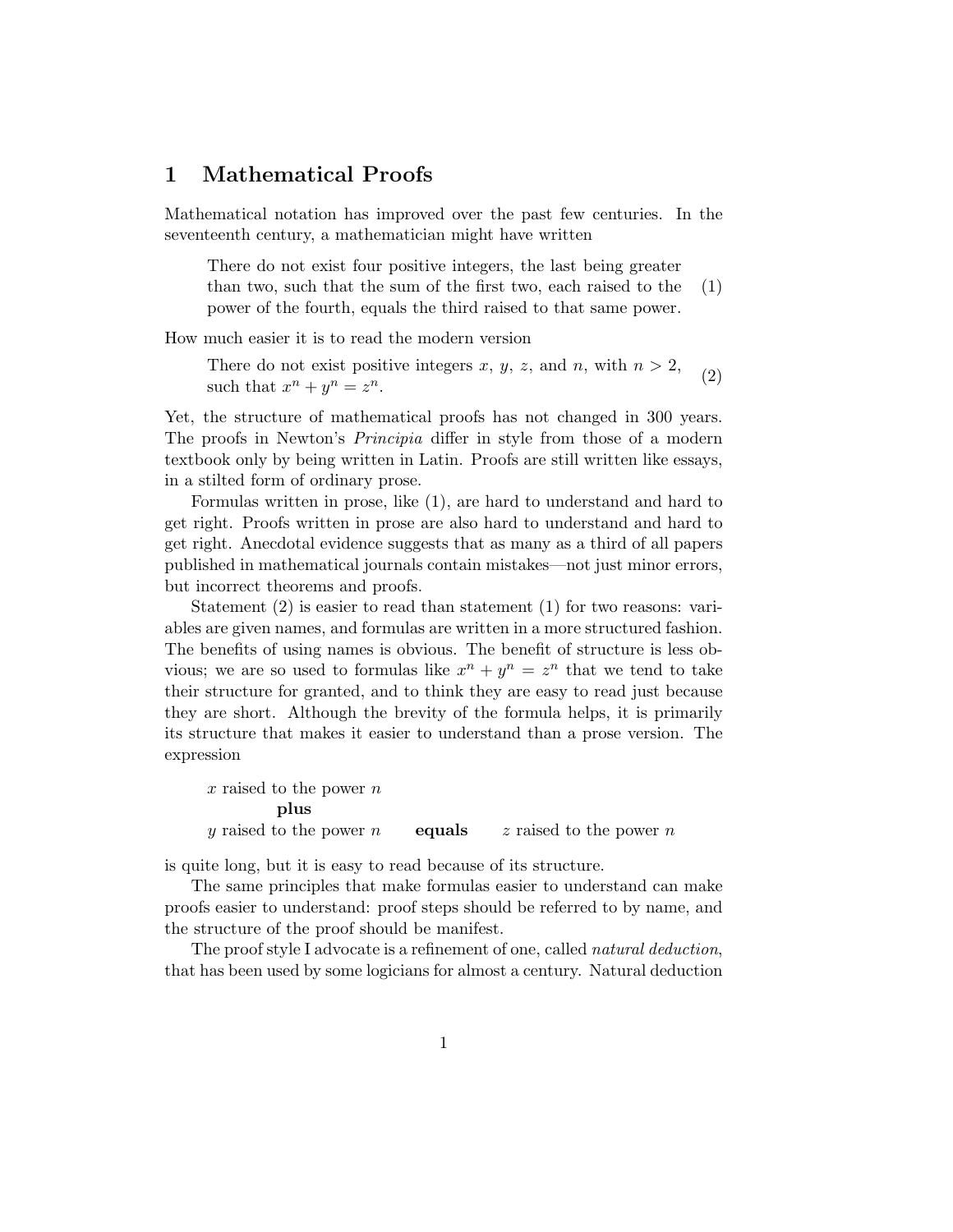has been viewed primarily as a method of writing proofs in a formal logic. What I will describe is a practical method for writing the less formal proofs of ordinary mathematics. It is based on hierarchical structuring—a successful tool for managing complexity.

A method for structuring proofs was presented by Leron [5]. However, his goal was to communicate proofs better, not to make them more rigorous. Despite their hierarchical structuring, the proofs Leron advocated are quite different from the ones presented here. They do not seem to be any better than conventional proofs for avoiding errors.

Avoiding mistakes when manipulating formulas requires careful, detailed calculations. Avoiding mistakes when proving theorems requires careful, detailed proofs. When first shown a detailed, structured proof, most mathematicians react: "I don't want to read all those details; I want to read only the general outline and perhaps some of the more interesting parts." My response is that this is precisely why they want to read a hierarchically structured proof. The high-level structure provides the general outline; readers can look at as much or as little of the lower-level detail as they want. However, until one gets used to them, structured proofs do look intimidating.

The ideal tool for reading a structured proof would be a computer-based hypertext system. It would allow the reader to concentrate on a particular level in the structure, suppressing lower-level details. In a printed version, one can ignore lower-level details only by skipping over that part of the text. While this is not ideal, the structure is displayed by the format, making such skipping fairly easy—certainly much easier than in a prose-style proof, where the format provides little clue to the logical structure.

# 2 An Example

I take as an example the classic proof that  $\sqrt{2}$  is irrational. Letting  $\bf Q$  denote the set of rationals, the precise statement of the result to be proved is

**Theorem** There does not exist r in **Q** such that  $r^2 = 2$ .

To illustrate hierarchical structure, the proof is carried out to a much lower level of detail than necessary for a typical reader.

### 2.1 The High-Level Proof

The high-level structure of the proof—what one would see first with a hypertext system—appears in Figure 1. The proof assumes a lemma from which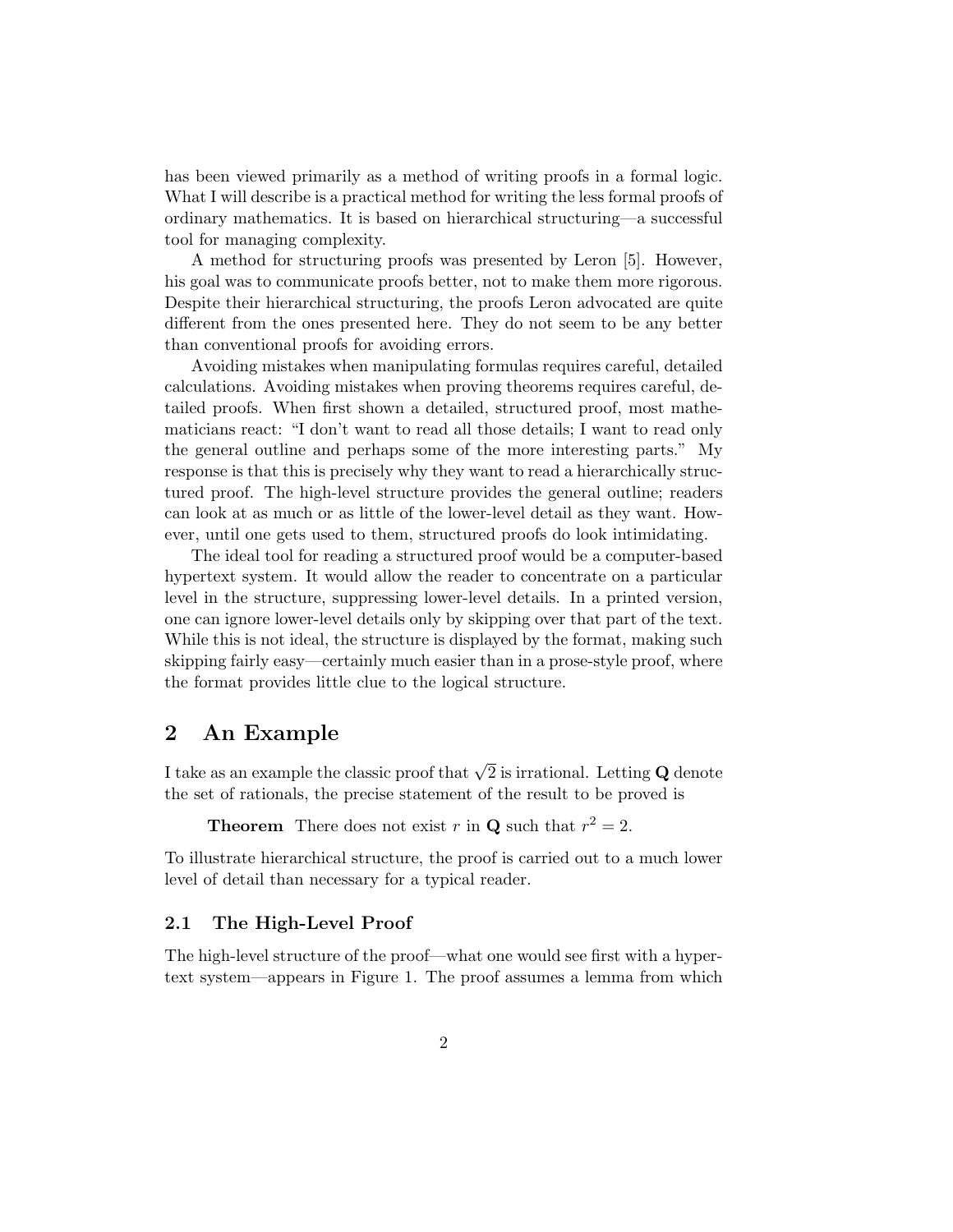**Theorem** There does not exist r in **Q** such that  $r^2 = 2$ .

PROOF SKETCH: We assume  $r^2 = 2$  for  $r \in \mathbf{Q}$  and obtain a contradiction. Writing  $r = m/n$ , where m and n have no common divisors (step 1), we deduce from  $(m/n)^2 = 2$  and the lemma that both m and n must be divisible by 2 (steps 2) and 3).

ASSUME: 1.  $r \in \mathbf{Q}$ 2.  $r^2 = 2$ PROVE: False

1. Choose  $m, n$  in  $\mathbf Z$  such that

1.  $gcd(m, n) = 1$ 

- 2.  $r = (m/n)$
- 2. 2 divides m.
- 3. 2 divides n.
- 4. Q.E.D.

Figure 1: The highest level of a structured proof of the irrationality of  $\sqrt{2}$ .

one can deduce that, for any integer n, if 2 divides  $n^2$  then 2 divides n. The set of integers is denoted by Z.

After the statement of the theorem comes a PROOF SKETCH, which is an informal explanation of the following proof. The proof sketch serves as a "road map" to the proof, helping the reader understand intuitively why the proof works. This proof is so simple that the proof sketch is almost superfluous—the only information it provides that is not obvious from the high-level proof itself is that the lemma is used to prove steps 2 and 3.

Next comes the Assume and Prove clauses. They assert that to prove the theorem, it suffices to assume the two hypotheses  $r \in Q$  and  $r^2 = 2$ , and to prove false.

Finally comes the proof. This is a sequence of statements that ends with "Q.E.D.", which denotes the assertion to be proved—in this case,  $false$ . Think of this proof as the left half (the statements) of a high-school geometry style proof, the right half (the reasons) being omitted.<sup>1</sup>

<sup>&</sup>lt;sup>1</sup>In their introductory plane geometry course, students in the U.S. are taught to write proofs in a two-column format, the left column containing a sequence of statements and the right column containing their justifications.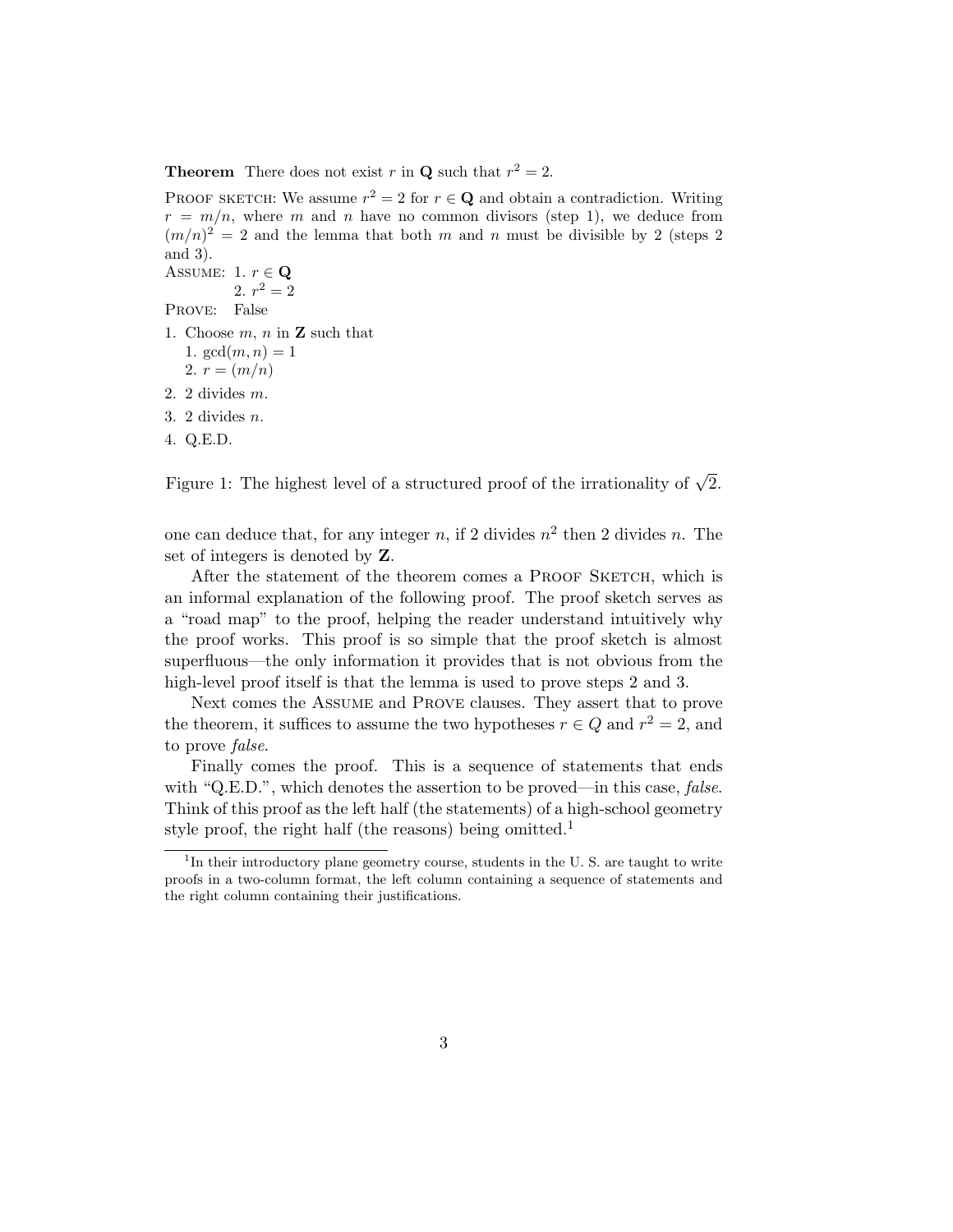1. Choose  $m, n$  in  $\mathbf Z$  such that 1.  $gcd(m, n) = 1$ 2.  $r = (m/n)$ 1.1. Choose p, q in **Z** such that  $q \neq 0$  and  $r = p/q$ . LET:  $m \triangleq p / \gcd(p, q)$  $n \triangleq q / \gcd(p, q)$ 1.2.  $m, n \in \mathbb{Z}$ 1.3.  $r = m/n$ 1.4.  $gcd(m, n) = 1$ 1.5. Q.E.D.

Figure 2: The proof of Step 1.

### 2.2 Lower Levels of the Proof

Let us now examine the proof of step 1, which appears in Figure 2. It is clear enough what must be proved, so no Assume/Prove is needed. The proof consists of five steps, numbered 1.1 through 1.5. There is also a LET statement, which defines the required m and n. (I prefer  $\triangleq$  to the more common symbol  $\equiv$  for "equals by definition", since  $\equiv$  can also mean logical equivalence.)

Each of these five steps in turn has its proof. The proof of 1.1 is just

PROOF: By assumption :1.

Assumption :1 is the first assumption ( $r \in \mathbf{Q}$ ) in the proof of the theorem. (The numbering scheme for assumptions is explained below.) A hierarchical proof must stop somewhere. The general question of where to stop is addressed in Section 4.2. In this proof, we assume the reader understands that the definition of  $\bf{Q}$  implies that r can be written as the requisite quotient of integers. The proof of 1.2 is the equally simple.

PROOF: 1.1 and definition of  $m$  and  $n$ .

Step 1.3 is proved by a string of equalities, each with a brief justification.

PROOF: 
$$
m/n = \frac{p/\gcd(p, q)}{q/\gcd(p, q)}
$$
 [Definition of *m* and *n*]  
=  $p/q$  [Simple algebra]  
= *r* [By 1.1]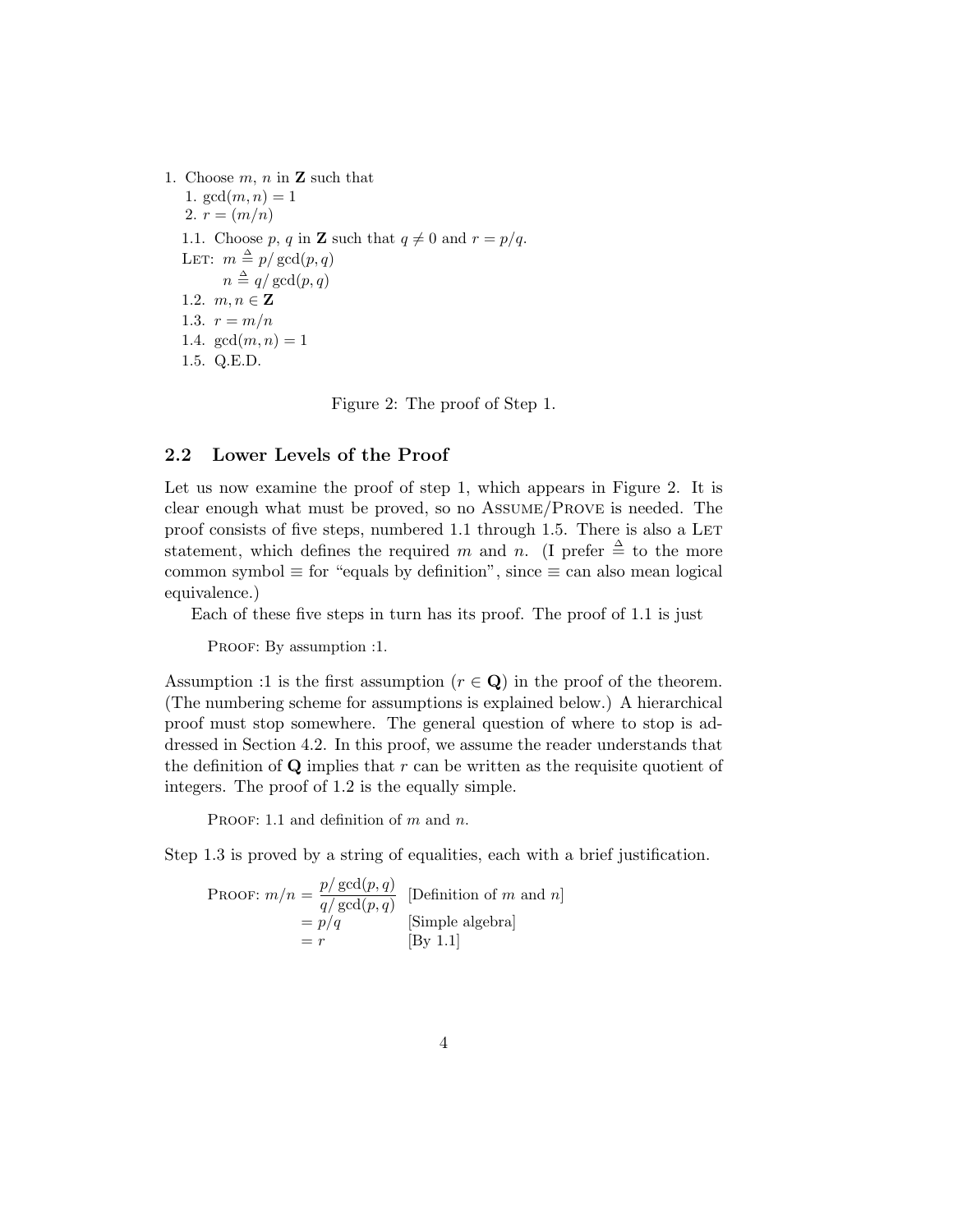1.4.  $gcd(m, n) = 1$ PROOF: By the definition of the gcd, it suffices to: Assume: 1. s divides m 2. s divides n PROVE:  $s = \pm 1$ 1.4.1.  $s \cdot \gcd(p, q)$  divides p. PROOF: 1.4:1 and the definition of  $m$ . 1.4.2.  $s \cdot \gcd(p, q)$  divides q. PROOF: 1.4:2 and definition of  $n$ . 1.4.3. Q.E.D. PROOF: 1.4.1, 1.4.2, and the definition of gcd.

Figure 3: The proof of step 1.4.

This type of proof, consisting of a string of equalities, is simple and direct; it works as well for proving any transitive relation, such as <, logical equivalence, and implication. It should be used whenever possible.

Step 1.4 has the multistep proof shown in Figure 3, consisting of steps 1.4.1 through 1.4.3. The "1.4:1" in the proof of step 1.4.1 denotes assumption 1 (s divides m) in the proof of step 1.4. The theorem itself is considered to be a step having the null string as its number, which explains why ":1" denotes assumption 1 of the theorem.

## 3 Further Details

.

#### 3.1 A More Compact Numbering Scheme

The numbering scheme used in the example is fine for short proofs, with few levels of nesting. However, long proofs can have many levels—I often write proofs more than six levels deep. The number  $3.1.1.1.1.2$  takes a lot of space, and having to distinguish it from 3.1.1.1.2 can soon lead to eye strain.

We eliminate long step numbers by abbreviating 3.1.1.1.2, a five-part step number ending in 2, as  $\langle 5 \rangle 2$ . Figure 4 shows a fragment of a proof written with the two numbering styles. To understand why abbreviated numbers suffice, consider where step 3.1.1.1.2 can be used in this proof. The step can be used only after it is proved, but it cannot be used just anywhere after its proof. Step 3.1.1.1.2 cannot be used in the proof of step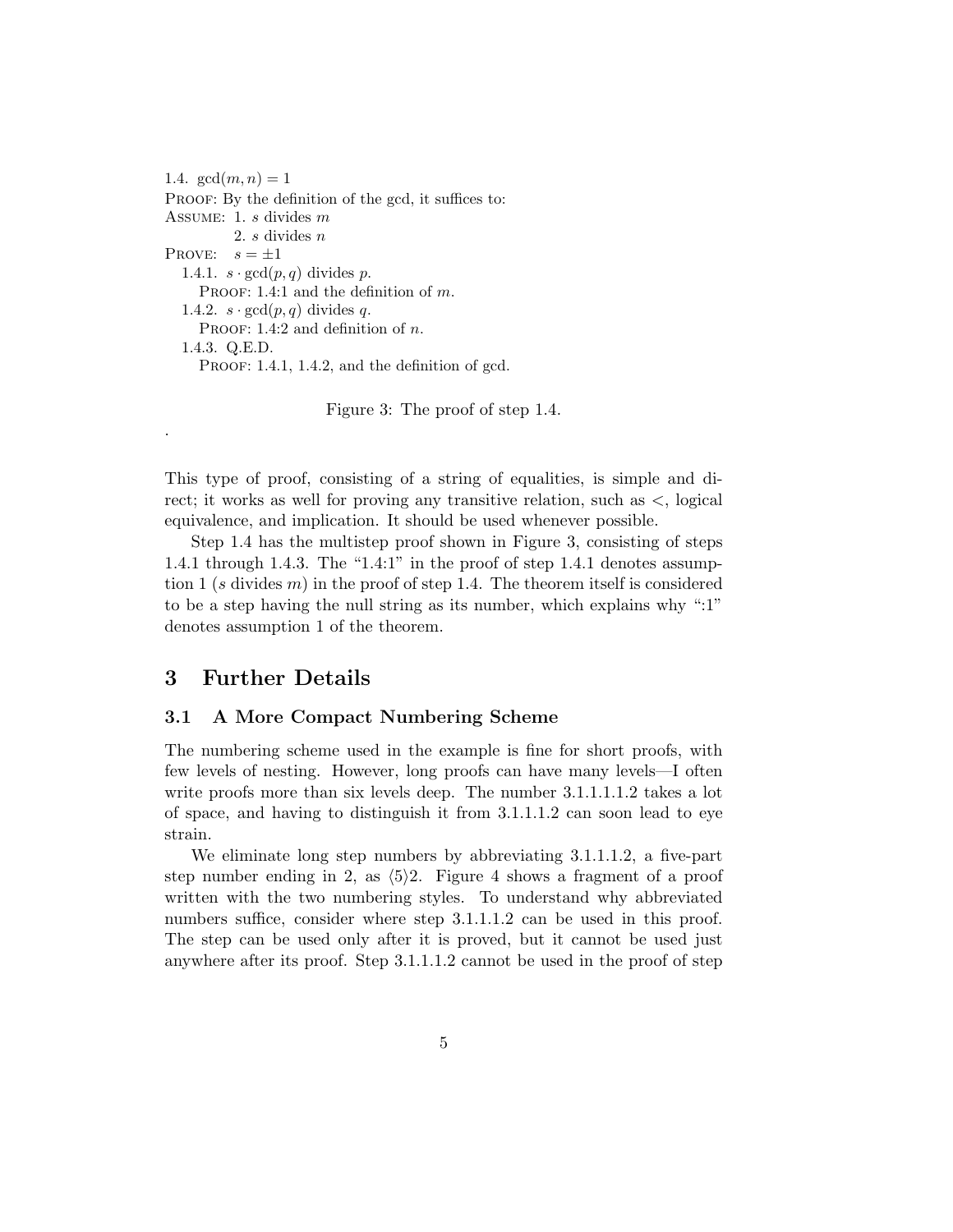| 3.1.1.1. ASSUME: $x \in S$           | $\langle 4 \rangle 1$ . ASSUME: $x \in S$                     |
|--------------------------------------|---------------------------------------------------------------|
| $PROVE: \dots$                       | $PROVE: \dots$                                                |
| $3.1.1.1.1.$                         | $\langle 5 \rangle 1. \dots$                                  |
| $3.1.1.1.2. \ldots$                  | $\langle 5 \rangle 2. \dots$                                  |
| 3.1.1.1.3. Q.E.D.                    | $\langle 5 \rangle$ 3. Q.E.D.                                 |
| By 3.1.1.1.1 and assumption 3.1.1.1. | By $\langle 5 \rangle$ 1 and assumption $\langle 4 \rangle$ . |
| 3.1.1.2. ASSUME: $x \in T$           | $\langle 4 \rangle 2$ . ASSUME: $x \in T$                     |
| $PROVE: \dots$                       | $PROVE: \dots$                                                |
| $\cdots$                             | .                                                             |

Figure 4: Part of a proof, with long and abbreviated step numbers.

3.1.1.2 because it was proved under the assumption of step 3.1.1.1, which is different from step 3.1.1.2's assumption. The step can be used only where the assumptions under which it was proved hold, which means that it can be used only within the proof of its parent, step 3.1.1.1. Step 3.1.1.1.2 is the only one in the proof of its parent with a five-part number ending in 2. Although there can be many proof steps with the same abbreviated number  $\langle 5 \rangle$ ?, no two of them have the same parent, so at most one of them may be used at any point in the proof. A reference to step  $\langle 5 \rangle 2$  always refers to the most recent step with that number. Part 3 of the statement of step  $\langle 5 \rangle 2$  is numbered  $\langle 5 \rangle 2.3$ .

References to assumptions can be abbreviated even more. An assumption can be used only in the proof of a step, or the proof of one of its descendants. We let  $\langle 5 \rangle$  denote the assumption of the level-five step that is an ancestor of (or is) the current step, and  $\langle 5 \rangle$ :3 denote the third numbered part of that assumption. Since the statement of the theorem has a zero-part number, its assumption is number  $\langle 0 \rangle$ .

Figure 5 contains the complete proof of our example, written with the abbreviated numbering scheme.

#### 3.2 Proof by Cases

Proof by cases can be expressed with a Case step, where

Case: Statement of assumption.

is an abbreviation for

Assume: Statement of assumption. Prove: Q.E.D.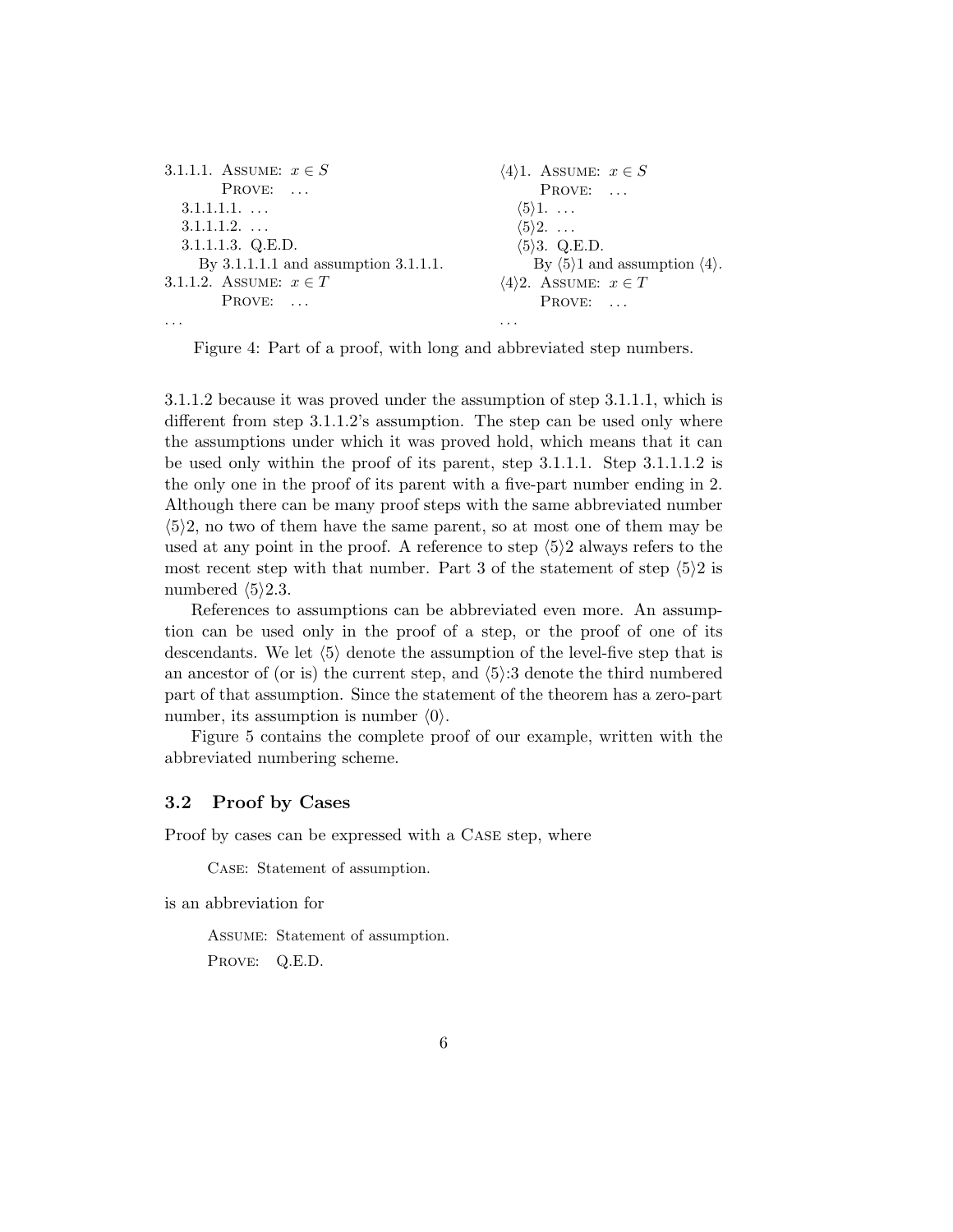**Theorem** There does not exist r in **Q** such that  $r^2 = 2$ .

PROOF SKETCH: We assume  $r^2 = 2$  for  $r \in \mathbf{Q}$  and obtain a contradiction. Writing  $r = m/n$ , where m and n have no common divisors (step  $\langle 1 \rangle 1$ ), we deduce from  $(m/n)^2 = 2$  and the lemma that both m and n must be divisible by 2 ( $\langle 1 \rangle$ 2 and  $\langle 1 \rangle$ 3). ASSUME: 1.  $r \in \mathbf{Q}$ 2.  $r^2 = 2$ PROVE: False  $\langle 1 \rangle$ 1. Choose m, n in **Z** such that 1.  $gcd(m, n) = 1$ 2.  $r = (m/n)$  $\langle 2 \rangle$ 1. Choose p, q in **Z** such that  $q \neq 0$  and  $r = p/q$ . PROOF: By assumption  $\langle 0 \rangle$ :1. LET:  $m \triangleq p / \gcd(p, q)$  $n \triangleq q / \gcd(p, q)$  $\langle 2 \rangle 2.$   $m, n \in \mathbb{Z}$ PROOF:  $\langle 2 \rangle$ 1 and definition of m and n.  $\langle 2 \rangle 3.$   $r = m/n$ PROOF:  $m/n = \frac{p/\gcd(p,q)}{p}$  $\frac{p}{q/\gcd(p,q)}$  [Definition of m and n]  $= p/q$  [Simple algebra]  $[By \langle 2 \rangle 1]$  $\langle 2\rangle 4. \text{ gcd}(m, n) = 1$ PROOF: By the definition of the gcd, it suffices to: Assume: 1. s divides m 2. s divides n PROVE:  $s = \pm 1$  $\langle 3 \rangle 1. s \cdot \gcd(p, q)$  divides p. PROOF:  $\langle 2 \rangle$ :1 and the definition of m.  $\langle 3 \rangle 2. s \cdot \gcd(p, q)$  divides q. PROOF:  $\langle 2 \rangle$ :2 and definition of *n*.  $\langle 3 \rangle$ 3. Q.E.D. PROOF:  $\langle 3 \rangle 1$ ,  $\langle 3 \rangle 2$ , and the definition of gcd.  $\langle 2 \rangle$ 5. Q.E.D.  $\langle 1 \rangle 2$ . 2 divides m.  $\langle 2 \rangle 1$ .  $m^2 = 2n^2$ PROOF:  $\langle 1 \rangle$ 1.1 implies  $(m/n)^2 = 2$ .

 $\langle 2 \rangle 2$ . Q.E.D.

PROOF: By  $\langle 2 \rangle$ 1 and the lemma.

Figure 5: A proof of the irrationality of  $\sqrt{2}$ .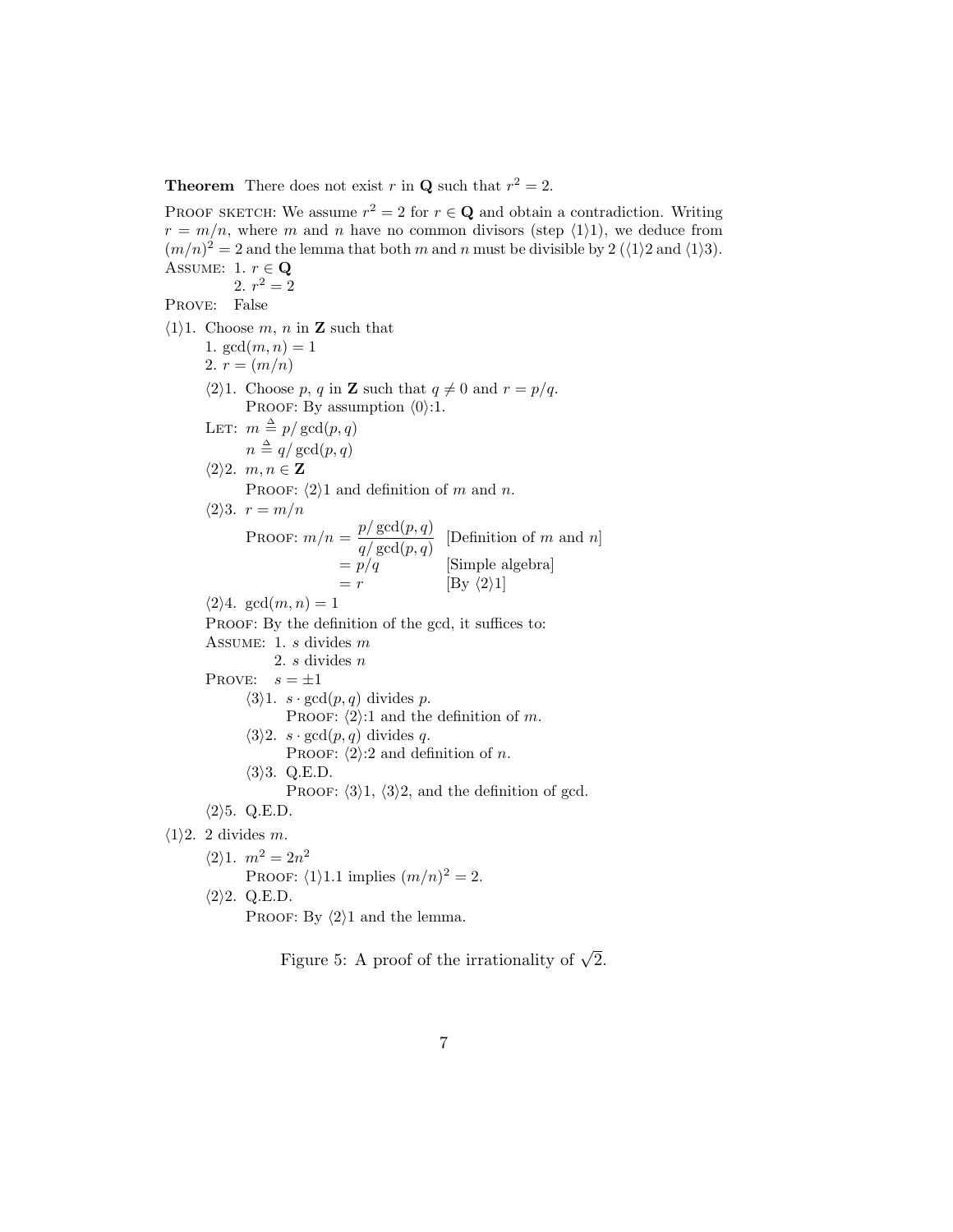$\langle 1 \rangle 3$ . 2 divides *n*.  $\langle 2 \rangle$ 1. Choose p in **Z** such that  $m = 2p$ . PROOF: By  $\langle 1 \rangle 2$ .  $\langle 2 \rangle 2$ .  $n^2 = 2p^2$ PROOF:  $2 = (m/n)^2$  [ $\langle 1 \rangle$ 1.2 and  $\langle 0 \rangle$ :2]  $=(2p/n)^2$  [ $\langle 2 \rangle 1$ ]  $= 4p^2/n^2$  [Algebra] from which the result follows easily by algebra.  $\langle 2 \rangle$ 3. Q.E.D. PROOF: By  $\langle 2 \rangle 2$  and the lemma.  $\langle 1 \rangle 4$ . Q.E.D. PROOF:  $\langle 1 \rangle$ 1.1,  $\langle 1 \rangle$ 2,  $\langle 1 \rangle$ 3, and definition of gcd.

Figure 5 (continued)

The proof of the final "Q.E.D." step explains why the cases considered are exhaustive; it is usually simple. Figure 6 illustrates the use of the Case construct to structure a proof by induction. Note how step  $\langle 1 \rangle$ 1 is used in the proofs of both cases, showing why Case steps provide more flexibility than would a strictly hierarchical proof-by-cases construct.

# 4 How Good Are Structured Proofs?

### 4.1 My Experience

Some twenty years ago, I decided to write a proof of the Schroeder-Bernstein theorem for an introductory mathematics class. The simplest proof I could find was in Kelley's classic general topology text [4, page 28]. Since Kelley was writing for a more sophisticated audience, I had to add a great deal of explanation to his half-page proof. I had written five pages when I realized that Kelley's proof was wrong. Recently, I wanted to illustrate a lecture on my proof style with a convincing incorrect proof, so I turned to Kelley. I could find nothing wrong with his proof; it seemed obviously correct! Reading and rereading the proof convinced me that either my memory had failed, or else I was very stupid twenty years ago. Still, Kelley's proof was short and would serve as a nice example, so I started rewriting it as a structured proof. Within minutes, I rediscovered the error.

My interest in proofs stems from writing correctness proofs of algorithms.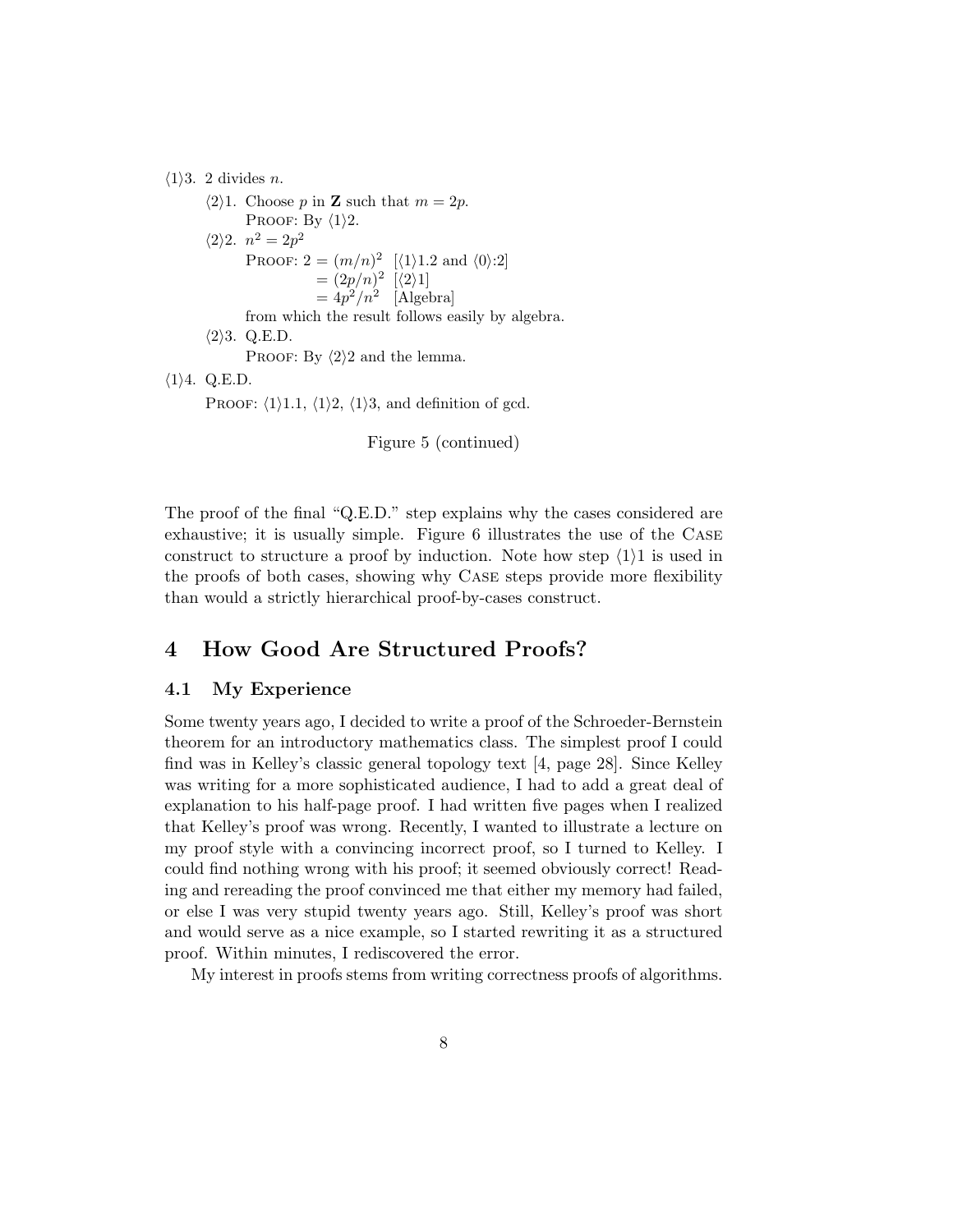Theorem All natural numbers are interesting.

ASSUME:  $n$  a natural number.

PROVE:  $n$  is interesting.

- $\langle 1 \rangle$ 1. A number is interesting if it is the smallest number not in an interesting set. PROOF: By definition of interesting.
- $\langle 1 \rangle 2$ . CASE:  $n = 0$

PROOF: By  $\langle 1 \rangle$ 1, since 0 is the smallest natural number not in  $\emptyset$ .

 $\langle 1 \rangle$ 3. CASE: 1.  $n > 0$ 2.  $n-1$  is interesting PROOF: By  $\langle 1 \rangle$ 1, since case assumption  $\langle 1 \rangle$  implies that  $\{k : k \leq n-1\}$  is

interesting.

 $\langle 1 \rangle 4.$  Q.E.D.

PROOF: Steps  $\langle 1 \rangle$ 2 and  $\langle 1 \rangle$ 3, assumption  $\langle 0 \rangle$ , and mathematical induction.

#### Figure 6: The Case construct.

These proofs are seldom deep, but usually have considerable detail. Structured proofs provided a way of coping with this detail. The style was first applied to proofs of ordinary theorems in a paper I wrote with Martin Abadi [1]. He had already written conventional proofs—proofs that were good enough to convince us and, presumably, the referees. Rewriting the proofs in a structured style, we discovered that almost every one had serious mistakes, though the theorems were correct. Any hope that incorrect proofs might not lead to incorrect theorems was destroyed in our next collaboration [3]. Time and again, we would make a conjecture and write a proof sketch on the blackboard—a sketch that could easily have been turned into a convincing conventional proof—only to discover, by trying to write a structured proof, that the conjecture was false. Since then, I have never believed a result without a careful, structured proof. My skepticism has helped avoid numerous errors.

I have also found structured proofs very helpful when I need a variant of an existing theorem, perhaps with a slightly weaker hypothesis. In a properly written proof, where every use of an assumption or a proof step is explicit, simple text searching reveals exactly where every hypothesis is used.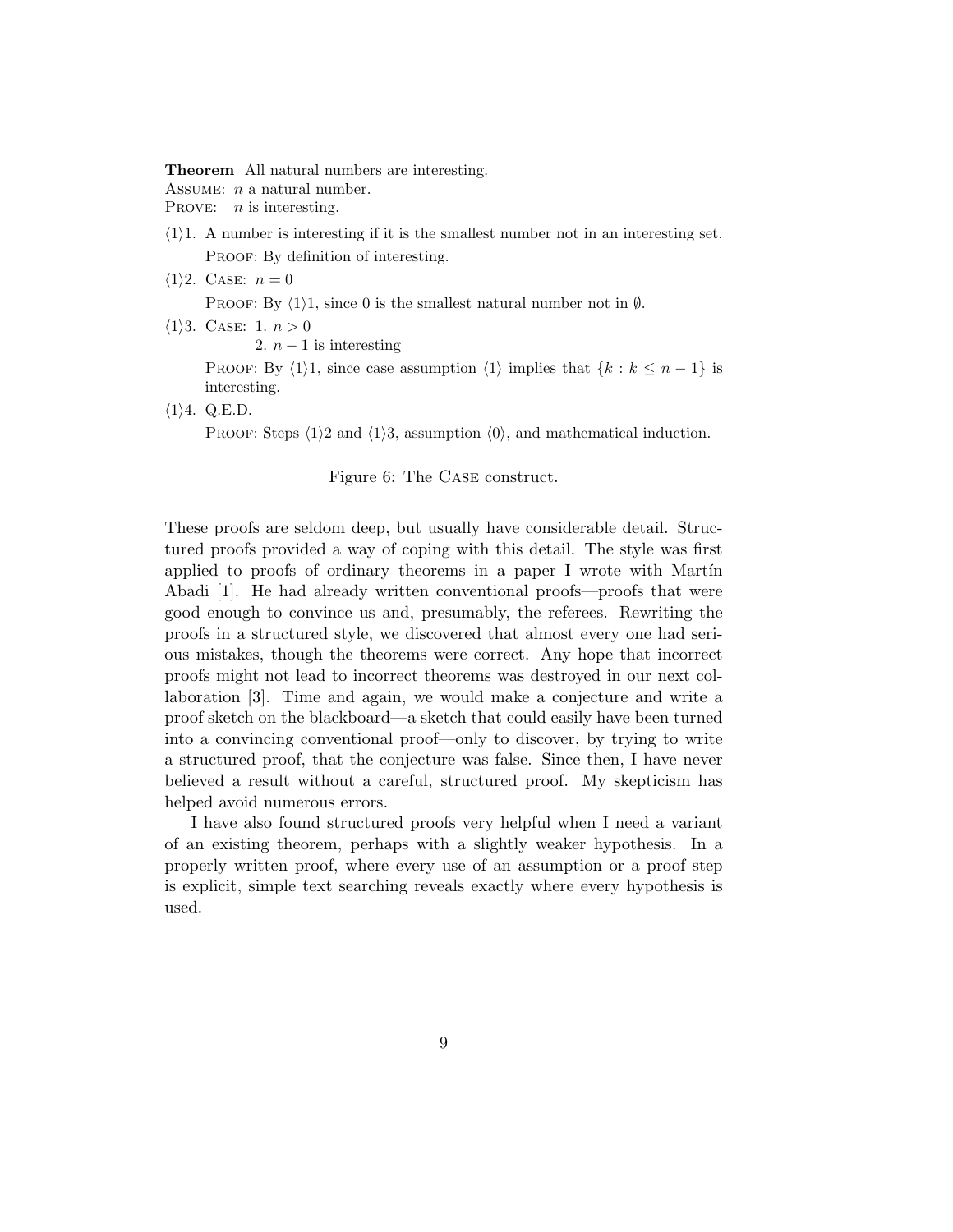### 4.2 Writing Structured Proofs

A structured proof format by itself will not eliminate errors. Proofs must be written carefully, with enough detail. Most errors come from not carrying out the proof to enough levels. The lowest-level, paragraph-style proofs should be short and completely transparent. One must be a skeptical reader of one's own proofs. My own rule of thumb is to expand the proof until the lowest level statements are obvious, and then continue for one more level. This takes discipline. But, unlike conventional proofs, in which adding more detail can make a proof more confusing, structured proofs accommodate as much detail as desired.

Structured proofs are longer than conventional ones. Although the formatting is partly responsible, structured proofs are longer mainly because they include more detail. They make it obvious when steps have been forgotten or important details omitted. They make it hard to be sloppy. The assertion "this case is similar to the previous one" is not acceptable; one is forced to find the appropriate general step that makes the proof of both cases easy. Writing a rigorous proof is harder than writing a sloppy one, and lazy writers will find excuses to avoid doing it. A common excuse is that structured proofs are too long. But, shorter proofs are not necessarily better ones; the shortest proof is always "left as an exercise for the reader."

When journals are distributed electronically, they can include proofs down to the lowest reasonable level; the reader can suppress uninteresting details when viewing the article on the screen or printing it locally. But, for paper journals, extra pages mean killing extra trees. It may be inappropriate for a journal to print a proof with so much detail. I recommend that authors provide two versions of their proofs: a very detailed one for themselves, the referees, and interested colleagues; and a less detailed one for paper publication. It is quite easy to convert a detailed proof into a less detailed one by compressing the lower levels into paragraph-style proofs. Although the reader must fill in the low-level details, such proofs are much better than unstructured ones, in which authors seem to choose randomly which details to supply and which to omit.

#### 4.3 Reading Structured Proofs

So far, readers' reactions to structured proofs have been mixed. Skeptical readers—ones who check for errors—like these proofs much more than conventional ones. Readers who want to skim the proofs are less happy with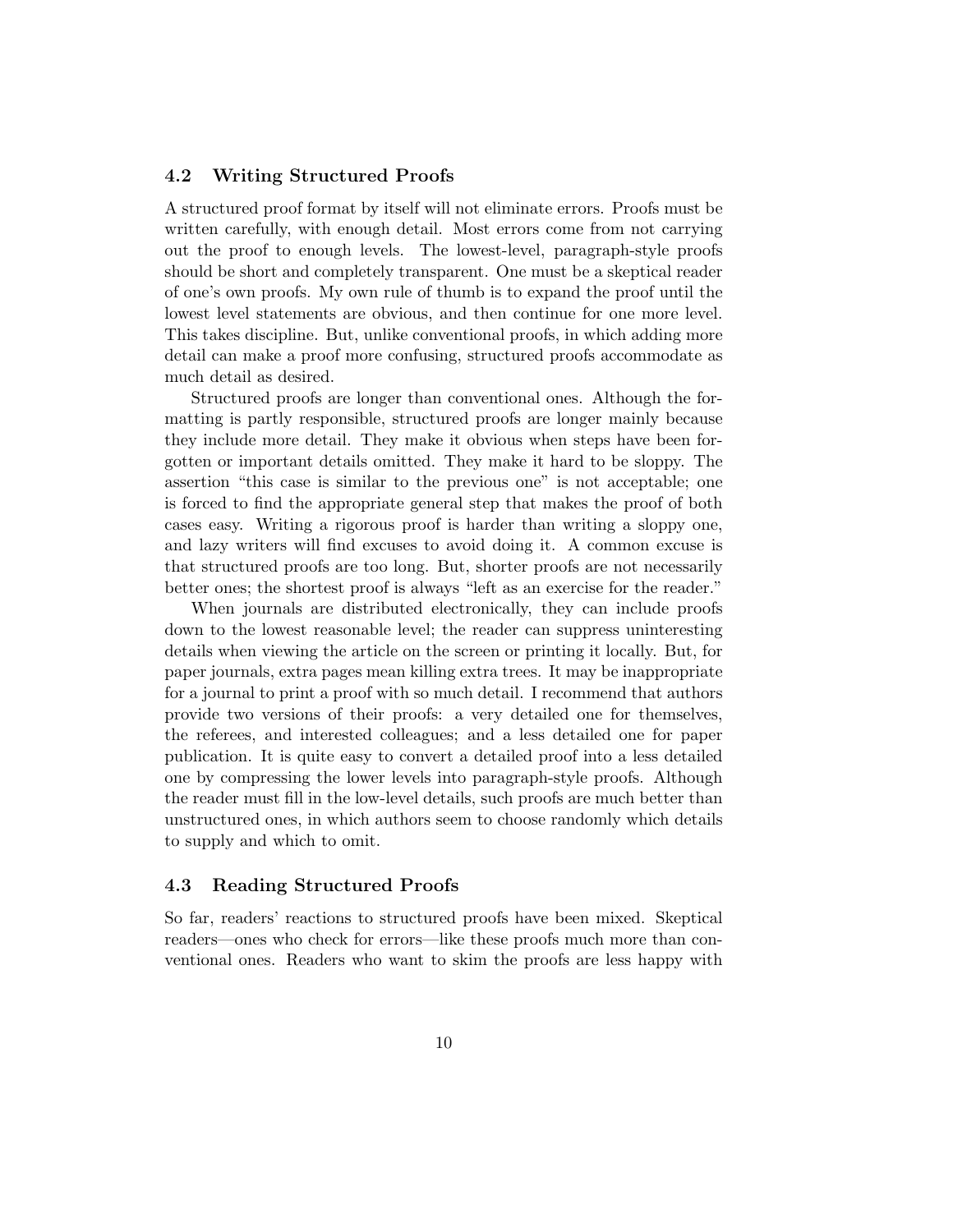the style. Part of the problem is that the length of the proofs and the unfamiliar format are intimidating. The best way to read a structured proof is level by level—first reading the high-level steps  $\langle 1 \rangle 1, \langle 1 \rangle 2, \langle 1 \rangle 3, \ldots$ , then the proofs of those steps, and so on. However, having to skip over the lower-level steps makes reading the high-level ones inconvenient. With hypertext, this is not a problem. With printed text, a layered presentation—the complete higher-level proof followed by the lower-level proofs—may help [2, section B.7 (page 48)].

These structured proofs do not seem ideal for someone who wants to understand the important ideas of a proof without reading any of the details. Satisfying such readers may just require better proof sketches. Or, perhaps a better way of annotating a proof with comments is needed. Hypertext can provide graphical aids for finding one's way around a proof and highlighting important steps. Maybe such aids can be developed for the printed page.

### 4.4 The Future

Modern mathematical notation has evolved over hundreds of years. Its proof style is still stuck in the seventeenth century. Mathematicians tend to be conservative, and many are unwilling to consider that there might be a better way of writing proofs. But, I am told that mathematicians are embarrassed to learn that they published incorrect theorems, so they are motivated to avoid errors. I believe they will like structured proofs if they can be persuaded to try them.

Computer scientists are more willing to explore unconventional proof styles. Unfortunately, I have found that few of them care whether they have published incorrect results. They often seem glad that an error was not caught by the referees, since that would have meant one fewer publication. I fear that few computer scientists will be motivated to use a proof style that is likely to reveal their mistakes. Structured proofs are unlikely to be widely used in computer science until publishing incorrect results is considered embarrassing rather than normal.

The proof style described here has been developed over the past several years. I have written many hundreds of pages of structured proofs, mostly of algorithms. I consider the style to be a great improvement over conventional, unstructured proofs. But, this is not the last word on the subject. I look forward to seeing structured proof styles evolve as mathematicians and computer scientists find better ways to write a proof.